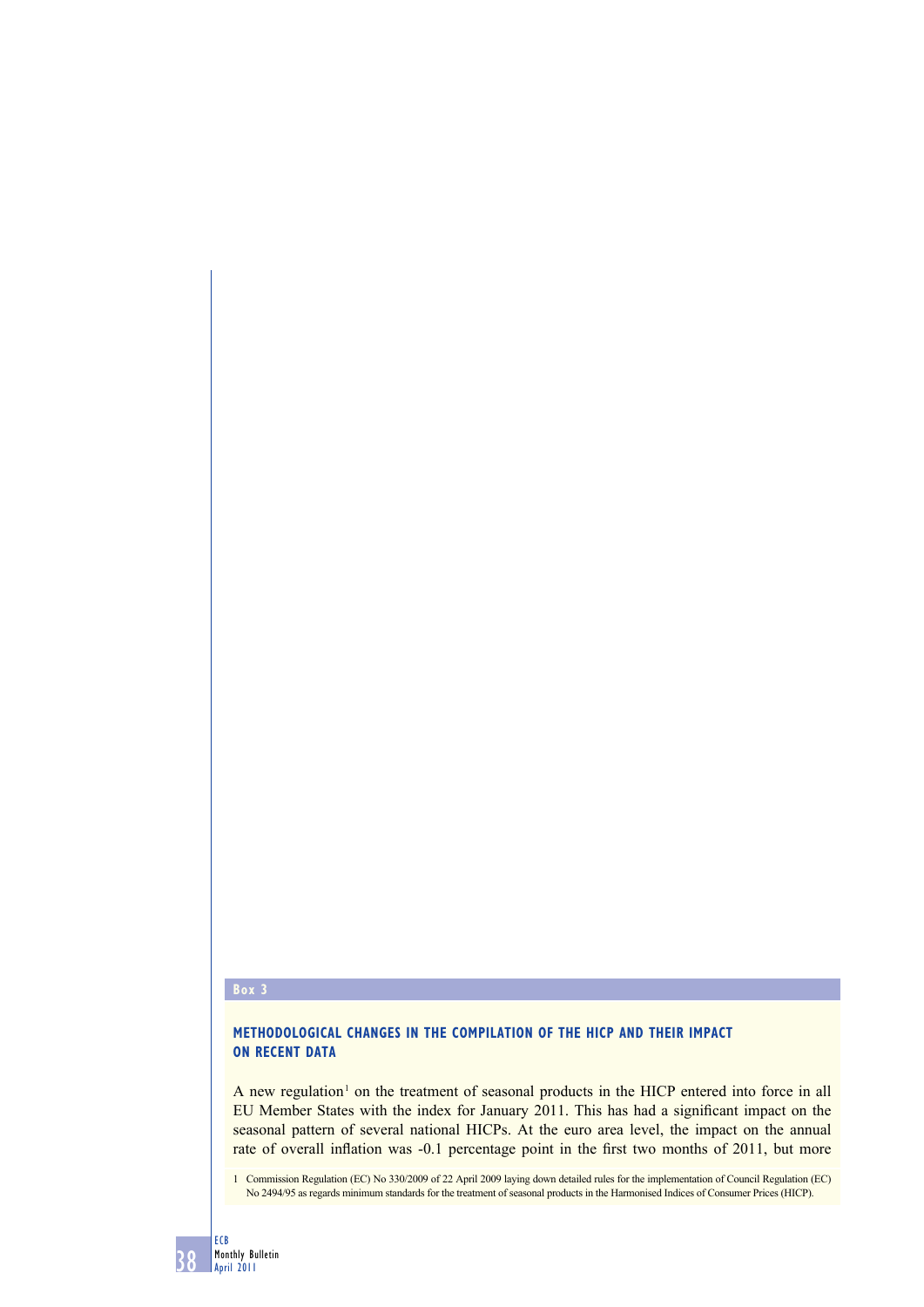Prices and costs

significant for the non-energy industrial goods component. This box explains the background of the methodological changes and assesses their impact on recent data.

### **Background**

Cross-country differences in the statistical treatment of seasonal products, such as seasonal clothing and certain types of fresh food that are only available in some months of the year, have made it difficult to compare national HICPs. Although there is no indication that the former calculation methods led to any long-run bias in the HICP, the wide variety in the methods<sup>2</sup> applied has rendered problematic the interpretation of short-term movements in the affected euro area HICP sub-indices. For example, Chart A shows the divergence in the patterns of the sub-index for fruit, which is largely due to the use of different statistical methods (in addition to differences in national markets).



The aim of the new regulation is to harmonise the statistical treatment of seasonal products by defining a restricted set of calculation methods that should produce more comparable results. It is therefore highly appreciated by the  $ECB<sup>3</sup>$ . The regulation encourages the use of methods that are consistent with imputing the price of out-of-season products, either from those that are in season (e.g. in the winter months changes in the price of fresh cherries may be imputed from changes in the price of apples) or from all available products in the same category (e.g. fresh fruit). The regulation applies to the sub-indices for the prices of fish, fruit, vegetables, clothing and footwear (with a combined weight of 10.5% in the euro area HICP). Although national statistical institutes may also apply the new methods to other sub-indices on a voluntary basis, no significant breaks have been observed in the sub-indices for other product groups.

### **Impact of the changes on national HICPs**

In most euro area countries, the previously used methods were already broadly in line with those required by the regulation. Therefore, the impact of the methodological changes has been minimal. However, in Spain, Greece, Italy, Luxembourg and Portugal, whose former methods were considerably different, the regulation has brought about significant changes in the seasonal pattern of the affected indices. For all countries except Spain, the previously published HICPs have not been revised to take account of the new calculation methods; instead, indices based

3 See ECB Opinion (CON/2009/14).

<sup>2</sup> Previously, in some countries, the approach to dealing with out-of-season products was to use the latest observed price, while in others, it was to either apply different expenditure weights for each month of the year (with much reduced or zero weights for the out-of-season months) or impute the price change from the change in prices of in-season products. In addition, Italy and Spain used to use moving averages within the sub-indices for fresh food, thereby greatly reducing the seasonal pattern in the indices.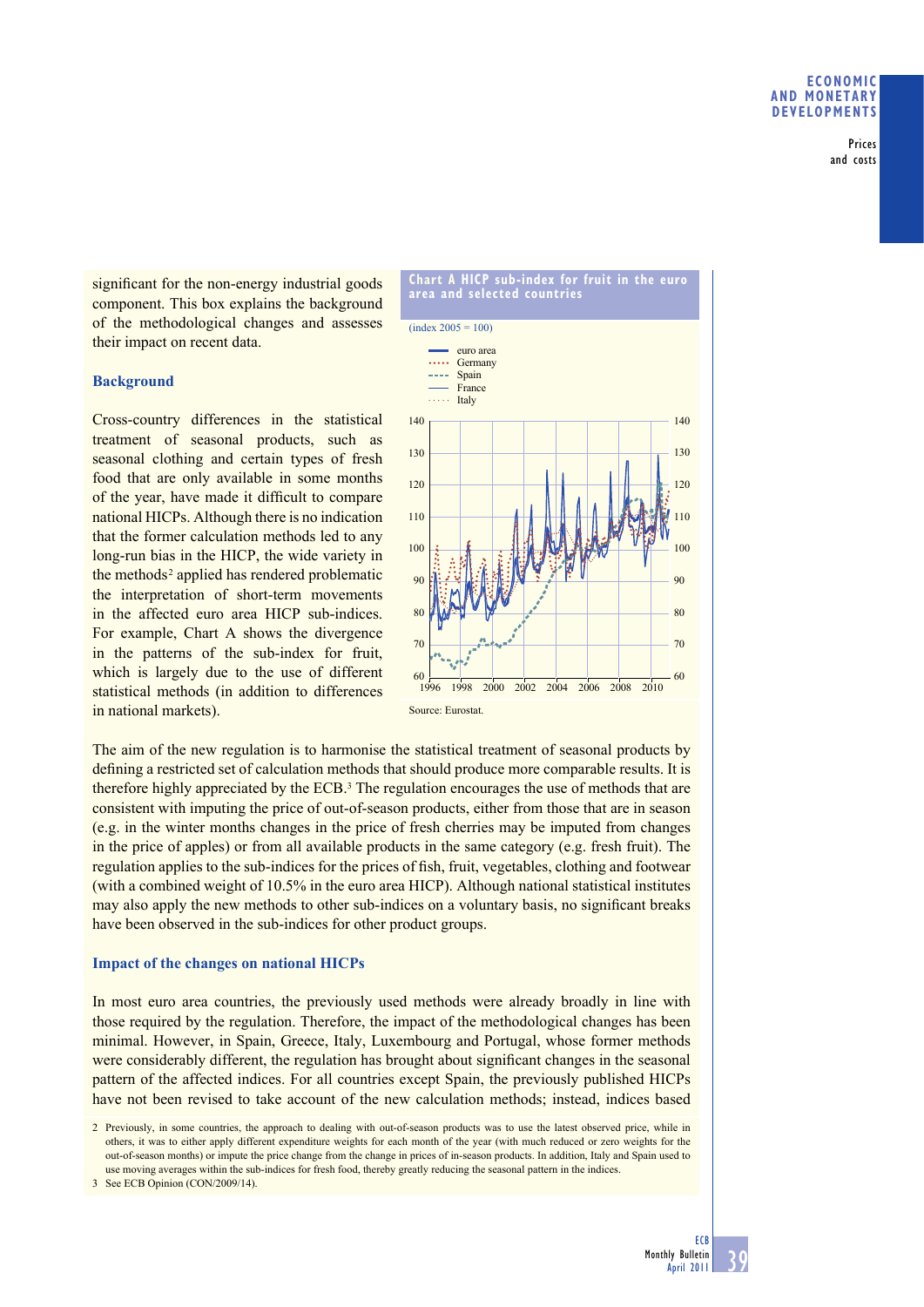## **Estimated impact of seasonal products regulation on HICP inflation 1)**

| (percentage points) |                              |                      |                     |                      |
|---------------------|------------------------------|----------------------|---------------------|----------------------|
|                     | Non-energy industrial goods* |                      | <b>Overall HICP</b> |                      |
|                     | <b>January 2011</b>          | <b>February 2011</b> | <b>January 2011</b> | <b>February 2011</b> |
| Greece              | $-1.6$                       | $-4.0$               | $-0.5$              | $-1.0$               |
| Italy               | $-1.6$                       | $-1.9$               | $-0.4$              | $-0.4$               |
| Luxembourg          | $-1.1$                       | 0.2                  | $-0.4$              | 0.0                  |
| Portugal*           | $-0.9$                       | $-1.3$               | $-0.2$              | $-0.3$               |
| euro area           | $-0.4$                       | $-0.5$               | $-0.1$              | $-0.1$               |

Sources: ECB estimates (denoted by \*), Eurostat (all remaining figures).<br>1) The impacts given in the table refer to the difference between the published annual rate of change in the HICP and the estimated annual<br>rate of ch

on the former methods up to 2010 have been linked to indices based on the new methods from January 2011. This approach has led to distortions in the annual rates of change for 2011.<sup>4</sup> In the case of Spain, however, the national statistical institute has recalculated the indices for 2010 using the new methods. Consequently, the impact has been not on the annual rates of change for 2011, but on those for 2010. Even at the level of the overall index, the size of this distortion on national HICPs has been significant. For example, with regard to the Spanish HICP, the annual rate of change for March 2010 was revised from 1.5% to 2.7% and the absolute average revision to the annual rates of change in 2010 was 0.5 percentage point. The annual average rate of change for 2010 was revised from 1.8% to 2.0%, with large, partially counteracting, effects across different months of the year.

The distortions in the annual rates of change are most significant in the sub-indices for clothing and footwear. Previously, when an item was no longer available to price (such as a summer jacket in winter), the approach taken by many of the affected countries was to repeat the last available in-season price until the item became available again. This implied a zero price change during the out-of-season months. According to the new calculation methods, the change in the price of a summer jacket may be imputed from the change in the price of a winter jacket. Therefore, in months in which end-of-season sales take place, such as January and February or July and August, the new methods imply stronger declines in the index as the zero price change is replaced by an imputed price reduction. Opposite effects may be seen at the start of the new season. The table provides an overview of the impact of the new regulation on the annual rates of change in January and February 2011 for the affected countries. Thus far, the impacts have been largest in Greece and Italy.

With regard to the sub-indices for unprocessed food, the impact is more difficult to estimate, owing to the higher volatility of the series and the less stable seasonal pattern compared with that of the sub-indices for clothing and footwear. An estimate of the impact on the annual rate of change in the food component as a whole has been published for Italy and amounts to +0.3 percentage point in January and +0.4 percentage point in February 2011. Given that the statistical changes only affected the prices of unprocessed food, this implies an impact of around  $+0.6$  percentage point to  $+0.8$  percentage point on the annual rate of change in the prices of unprocessed food in Italy. For Spain, the impact was greater in the

4 The ECB Opinion (CON/2009/14) on the regulation requested that, in cases where the impact would be significant, national statistical institutes revise their HICPs for at least one year prior to the implementation of the regulation.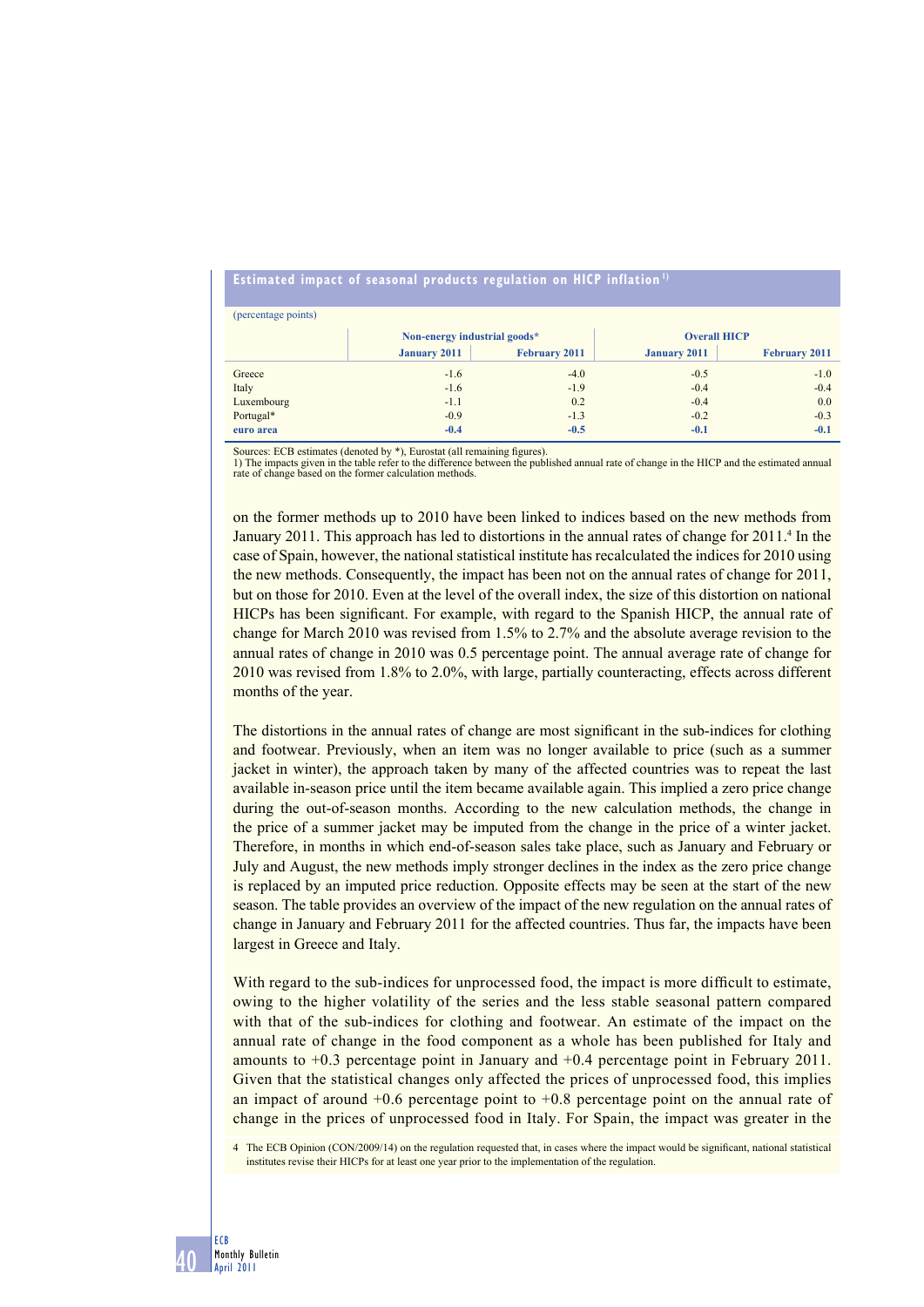Prices and costs

same months in 2010 and had the opposite sign  $(-1.0$  percentage point and  $-1.1$  percentage points respectively). The other affected countries have not yet published estimates of the impact at the component level.

### **Impact of the methodological changes on the euro area HICP**

At the euro area level, the fact that Spain has recalculated its indices for 2010, and other countries have not, means that the annual rates of change in the euro area average will be distorted for two consecutive years, namely 2010 and 2011. The impact on the overall euro area HICP since January 2010 has been minor (between 0.0 percentage point and 0.1 percentage point in most months), reflecting, in some cases, counteracting effects in the unprocessed food and non-energy industrial goods components. The impact on the non-energy industrial goods index has been more significant.<sup>5</sup> Charts B and C compare the annual rates of change in the official overall index and non-energy industrial goods component, with those in indices adjusted for the break associated with the change in methodology. In 2010 the official annual rates of change in the non-energy industrial goods component were more volatile, with negative effects in the sales periods and positive effects in other months, while the annual average was similar  $(0.5\%$  in the official index, compared with 0.4 % in the break-adjusted index). For the first two months of 2011, a similar pattern has emerged, but with a higher level of intensity. The annual rate of change is estimated to be affected by -0.4 percentage point in January and by -0.5 percentage point in February.





41